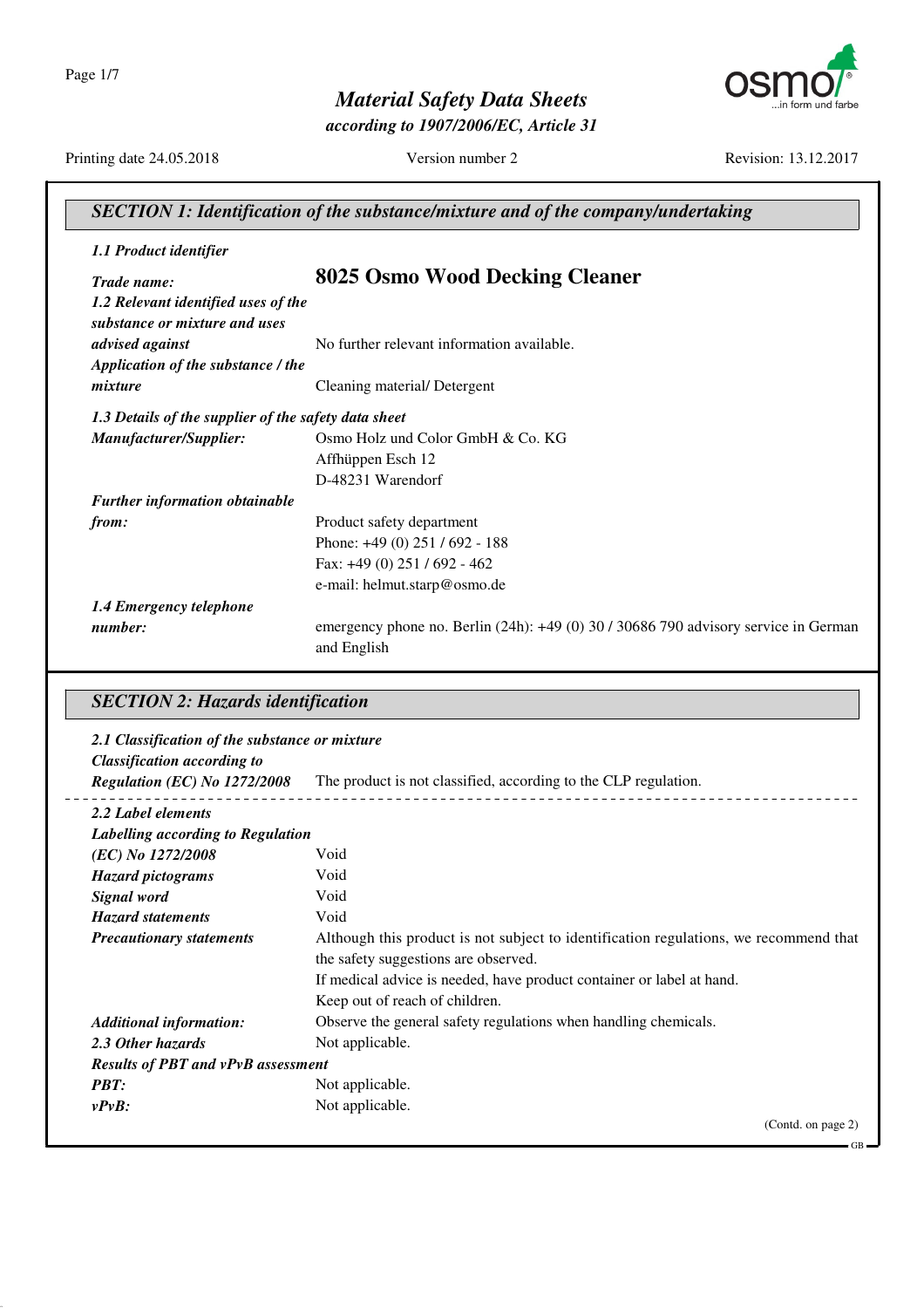

*according to 1907/2006/EC, Article 31*

Printing date 24.05.2018 Version number 2 Revision: 13.12.2017

## *Trade name:* **8025 Osmo Wood Decking Cleaner**

### (Contd. of page 1)

GB

### *SECTION 3: Composition/information on ingredients*

**Description:** Mixture of substances listed below with nonhazardous additions.

| Dangerous components:          |                                                                        |              |
|--------------------------------|------------------------------------------------------------------------|--------------|
| CAS: 112-80-1                  | oleic acid, pure                                                       | $2.5 - 10\%$ |
|                                |                                                                        |              |
| $CAS: 69011-36-5$              | Isotridecanol, ethoxylated                                             | $< 2.5\%$    |
| NLP: 500-241-5                 | $\sqrt{\}$ Acute Tox. 4, H302; Skin Irrit. 2, H315; Eye Irrit. 2, H319 |              |
| <b>Additional information:</b> | For the wording of the listed hazard phrases refer to section 16.      |              |

### *SECTION 4: First aid measures*

#### *4.1 Description of first aid measures*

| <b>General information:</b>     | No special measures required.                                                          |  |
|---------------------------------|----------------------------------------------------------------------------------------|--|
| After inhalation:               | Supply fresh air; consult doctor in case of complaints.                                |  |
| After skin contact:             | Generally the product does not irritate the skin.                                      |  |
| After eye contact:              | Rinse opened eye for several minutes under running water. If symptoms persist, consult |  |
|                                 | a doctor.                                                                              |  |
| After swallowing:               | Rinse out mouth and then drink plenty of water.                                        |  |
|                                 | If swallowed, seek medical advice immediately and show this container or label.        |  |
| 4.2 Most important symptoms and |                                                                                        |  |
| effects, both acute and delayed | No further relevant information available.                                             |  |
| 4.3 Indication of any immediate |                                                                                        |  |
| medical attention and special   |                                                                                        |  |
| treatment needed                | No further relevant information available.                                             |  |

### *SECTION 5: Firefighting measures*

| 5.1 Extinguishing media          |                                                                                         |
|----------------------------------|-----------------------------------------------------------------------------------------|
| Suitable extinguishing agents:   | CO2, powder or water spray. Fight larger fires with water spray or alcohol resistant    |
|                                  | foam.                                                                                   |
| For safety reasons unsuitable    |                                                                                         |
| extinguishing agents:            | Water with full jet                                                                     |
| 5.2 Special hazards arising from |                                                                                         |
| <i>the substance or mixture</i>  | Formation of toxic gases is possible during heating or in case of fire.                 |
| 5.3 Advice for firefighters      |                                                                                         |
| Protective equipment:            | No special measures required.                                                           |
| <b>Additional information</b>    | Dispose of fire debris and contaminated fire fighting water in accordance with official |
|                                  | regulations.                                                                            |
|                                  | (Contd. on page 3)                                                                      |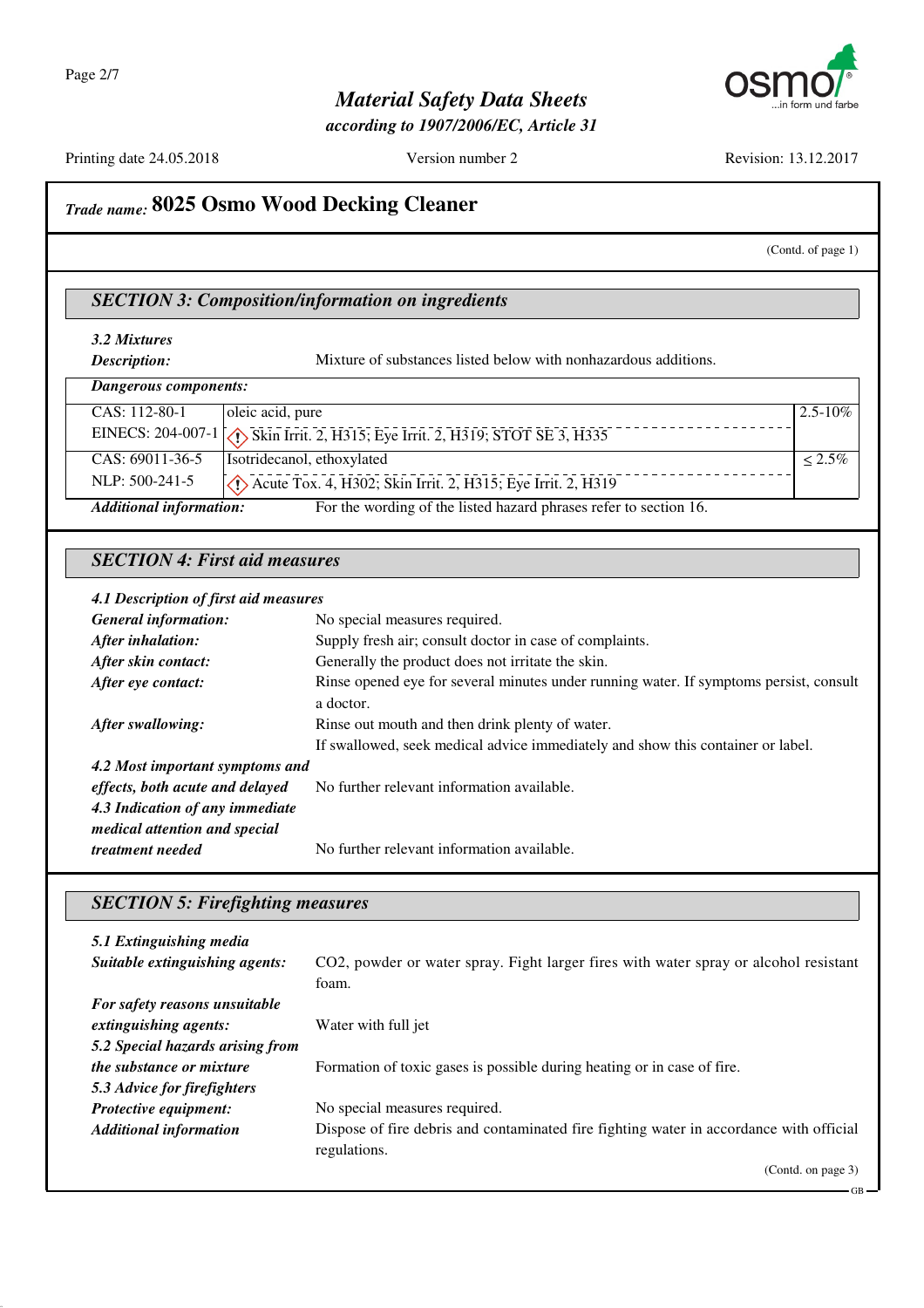

*according to 1907/2006/EC, Article 31*

Printing date 24.05.2018 Version number 2 Revision: 13.12.2017

# *Trade name:* **8025 Osmo Wood Decking Cleaner**

(Contd. of page 2)

### *SECTION 6: Accidental release measures*

| <b>6.1 Personal precautions,</b><br>protective equipment and |                                                                                         |
|--------------------------------------------------------------|-----------------------------------------------------------------------------------------|
| emergency procedures                                         | Particular danger of slipping on leaked/spilled product.                                |
| <b>6.2 Environmental precautions:</b>                        | Do not allow to penetrate the ground/soil.                                              |
|                                                              | Do not allow to enter sewers/ surface or ground water.                                  |
| 6.3 Methods and material for                                 |                                                                                         |
| containment and cleaning up:                                 | Warm water                                                                              |
|                                                              | Absorb with liquid-binding material (sand, diatomite, acid binders, universal binders). |
| <b>6.4 Reference to other sections</b>                       | See Section 13 for disposal information.                                                |
|                                                              | No dangerous substances are released.                                                   |

### *SECTION 7: Handling and storage*

| 7.1 Precautions for safe handling No special measures required.<br><b>Information about fire - and</b> |                                            |
|--------------------------------------------------------------------------------------------------------|--------------------------------------------|
| explosion protection:                                                                                  | No special measures required.              |
| 7.2 Conditions for safe storage, including any incompatibilities                                       |                                            |
| Storage:                                                                                               |                                            |
| Requirements to be met by                                                                              |                                            |
| storerooms and receptacles:                                                                            | No special requirements.                   |
| Information about storage in one                                                                       |                                            |
| common storage facility:                                                                               | Not required.                              |
| <b>Further information about</b>                                                                       |                                            |
| storage conditions:                                                                                    | Protect from frost.                        |
| 7.3 Specific end use $(s)$                                                                             | No further relevant information available. |

### *SECTION 8: Exposure controls/personal protection*

| <b>Additional information about</b><br>design of technical facilities:                            | No further data; see item 7.                                                                                                          |
|---------------------------------------------------------------------------------------------------|---------------------------------------------------------------------------------------------------------------------------------------|
| 8.1 Control parameters<br>Ingredients with limit values that<br><i>require monitoring at the</i>  |                                                                                                                                       |
| <i>workplace:</i>                                                                                 | The product does not contain any relevant quantities of materials with critical values<br>that have to be monitored at the workplace. |
| <b>Additional information:</b>                                                                    | The lists valid during the making were used as basis.                                                                                 |
| 8.2 Exposure controls<br><b>Personal protective equipment:</b><br>General protective and hygienic |                                                                                                                                       |
| measures:                                                                                         | Wash hands before breaks and at the end of work.                                                                                      |

GB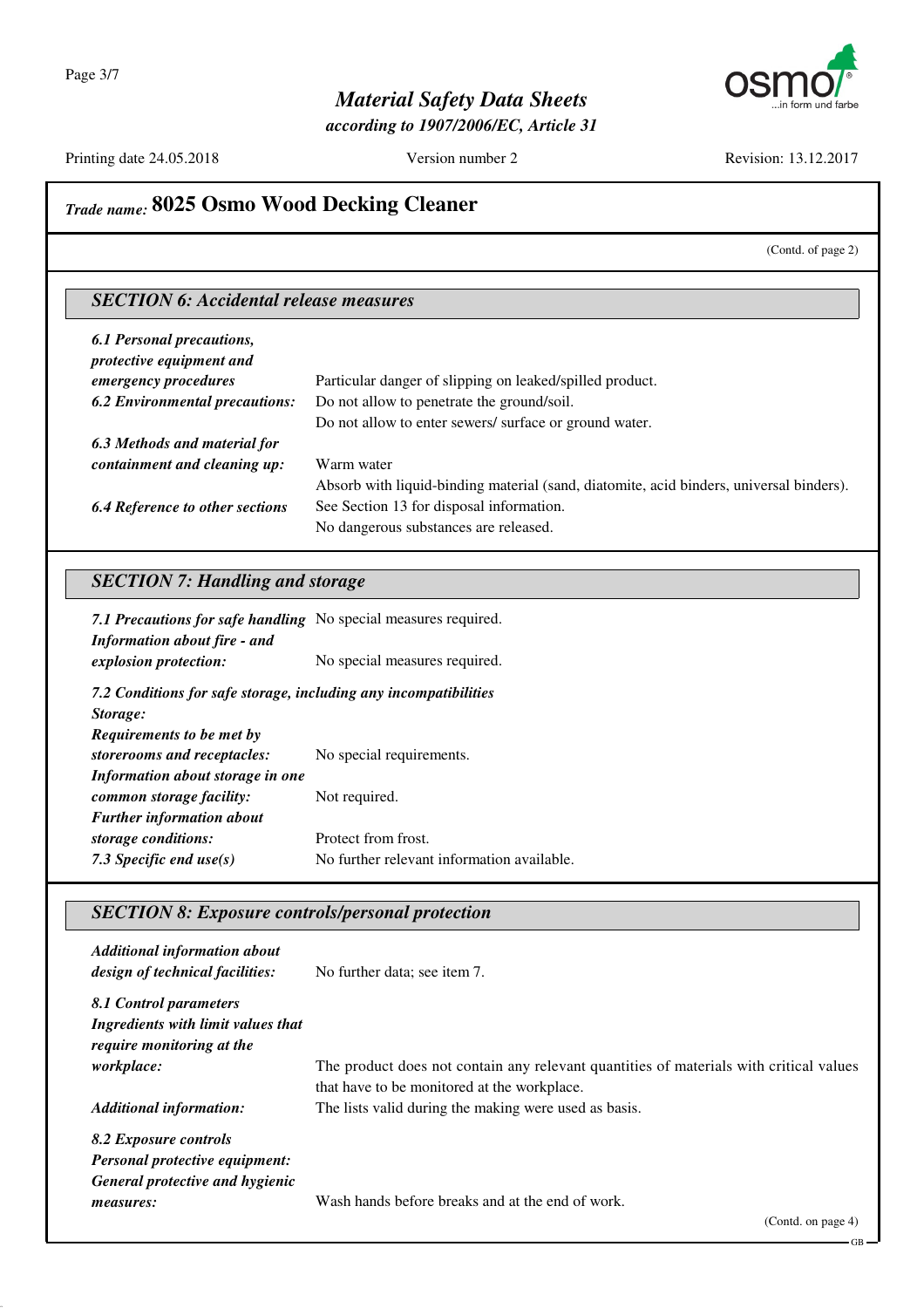

*according to 1907/2006/EC, Article 31*

Printing date 24.05.2018 Version number 2 Revision: 13.12.2017

GB

# *Trade name:* **8025 Osmo Wood Decking Cleaner**

|                                  | (Contd. of page 3)                                                                                                              |
|----------------------------------|---------------------------------------------------------------------------------------------------------------------------------|
| <b>Respiratory protection:</b>   | Not required.                                                                                                                   |
| <b>Protection of hands:</b>      | The glove material has to be impermeable and resistant to the product/ the substance/                                           |
|                                  | the preparation.                                                                                                                |
|                                  | Selection of the glove material on consideration of the penetration times, rates of                                             |
|                                  | diffusion and the degradation                                                                                                   |
| <b>Material of gloves</b>        | Natural rubber, NR                                                                                                              |
|                                  | <b>Penetration time of glove material</b> The exact break trough time has to be found out by the manufacturer of the protective |
|                                  | gloves and has to be observed.                                                                                                  |
| For the permanent contact gloves |                                                                                                                                 |
| made of the following materials  |                                                                                                                                 |
| are suitable:                    | Rubber gloves                                                                                                                   |
|                                  | Natural rubber, NR                                                                                                              |
| For the permanent contact of a   |                                                                                                                                 |
| maximum of 15 minutes gloves     |                                                                                                                                 |
| made of the following materials  |                                                                                                                                 |
| are suitable:                    | Natural rubber, NR                                                                                                              |
| As protection from splashes      |                                                                                                                                 |
| gloves made of the following     |                                                                                                                                 |
| materials are suitable:          | Natural rubber, NR                                                                                                              |
| Eye protection:                  | Goggles recommended during refilling                                                                                            |
| <b>Body protection:</b>          | Protective work clothing                                                                                                        |
|                                  |                                                                                                                                 |

### *SECTION 9: Physical and chemical properties*

| 9.1 Information on basic physical and chemical properties<br><b>General Information</b> |                                               |  |
|-----------------------------------------------------------------------------------------|-----------------------------------------------|--|
| Appearance:                                                                             |                                               |  |
| Form:                                                                                   | Fluid                                         |  |
| Colour:                                                                                 | Green                                         |  |
| Odour:                                                                                  | Mild                                          |  |
| pH-value at 20 $\degree$ C:                                                             | 10.9                                          |  |
| Change in condition                                                                     |                                               |  |
| <b>Melting point/freezing point:</b>                                                    | $0^{\circ}C$                                  |  |
| Initial boiling point and boiling range: $100 \degree C$                                |                                               |  |
| <b>Flash point:</b>                                                                     | Not applicable.                               |  |
| <b>Ignition temperature:</b>                                                            | 360 °C                                        |  |
| <b>Auto-ignition temperature:</b>                                                       | Product is not selfigniting.                  |  |
| <b>Explosive properties:</b>                                                            | Product does not present an explosion hazard. |  |
| Vapour pressure at 20 $°C$ :                                                            | $23$ hPa                                      |  |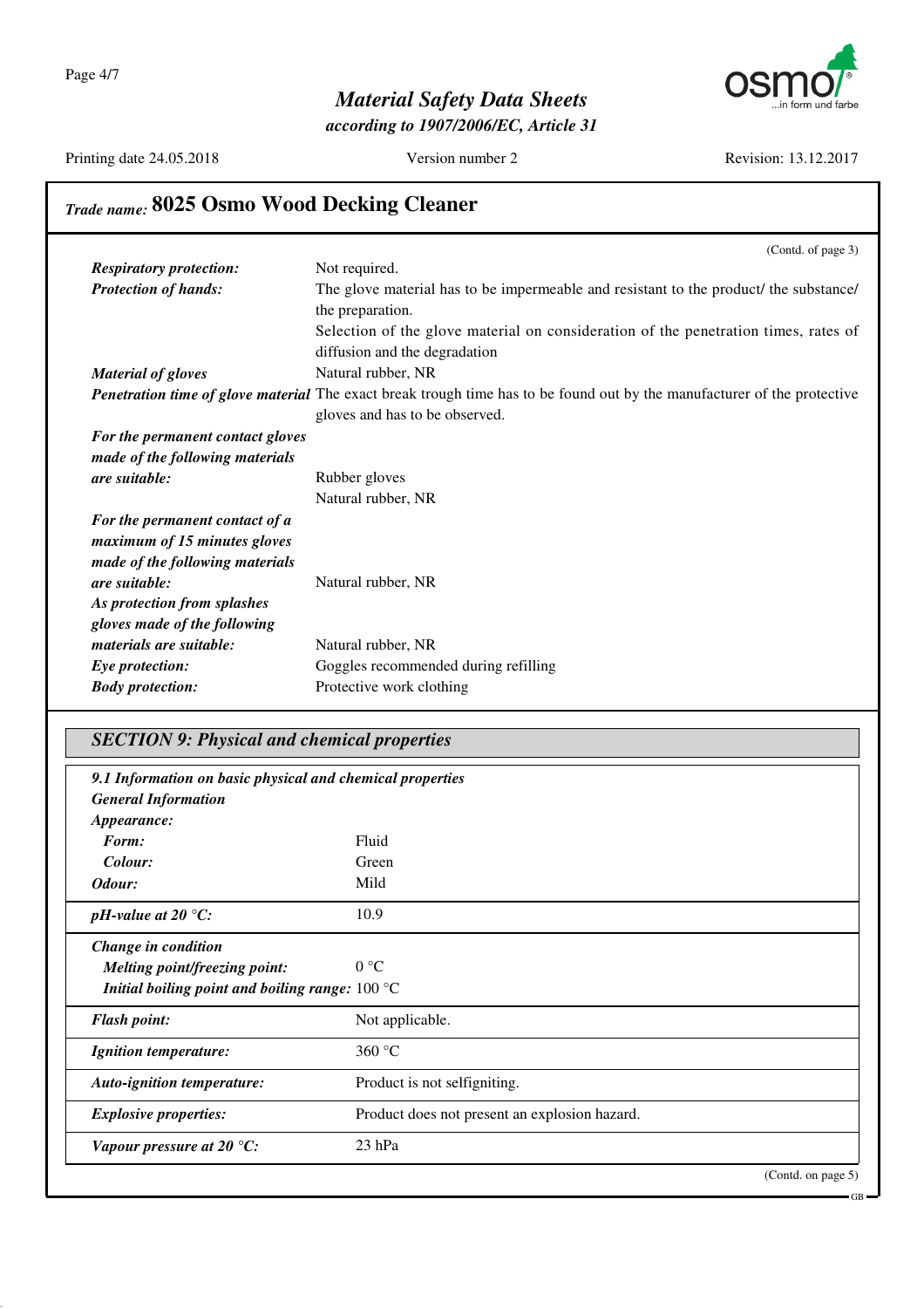

*according to 1907/2006/EC, Article 31*

Printing date 24.05.2018 Version number 2 Revision: 13.12.2017

## *Trade name:* **8025 Osmo Wood Decking Cleaner** (Contd. of page 4) *Density at 20 °C:* 1.02 g/cm<sup>3</sup> *Solubility in / Miscibility with water:* Fully miscible. *Viscosity: Dynamic:* Not determined. *Kinematic at 20 °C:* 30 s (ISO 4 mm) *Solvent content: VOC* (*EC*) Not applicable. **9.2 Other information** No further relevant information available. *SECTION 10: Stability and reactivity 10.1 Reactivity* No further relevant information available. *10.2 Chemical stability Thermal decomposition / conditions to be avoided:* No decomposition if used according to specifications. *10.3 Possibility of hazardous reactions* Reacts with strong oxidising agents. 10.4 Conditions to avoid No further relevant information available. *10.5 Incompatible materials:* No further relevant information available. *10.6 Hazardous decomposition products:* No dangerous decomposition products known. *SECTION 11: Toxicological information 11.1 Information on toxicological effects Acute toxicity* Based on available data, the classification criteria are not met. *Primary irritant effect:* **Skin corrosion/irritation** Based on available data, the classification criteria are not met. **Serious eye damage/irritation** Based on available data, the classification criteria are not met. *Respiratory or skin sensitisation* Based on available data, the classification criteria are not met. *CMR effects (carcinogenity, mutagenicity and toxicity for reproduction) Germ cell mutagenicity* Based on available data, the classification criteria are not met. **Carcinogenicity** Based on available data, the classification criteria are not met. *Reproductive toxicity* Based on available data, the classification criteria are not met. **STOT-single exposure** Based on available data, the classification criteria are not met. **STOT-repeated exposure** Based on available data, the classification criteria are not met. *Aspiration hazard* Based on available data, the classification criteria are not met.

(Contd. on page 6)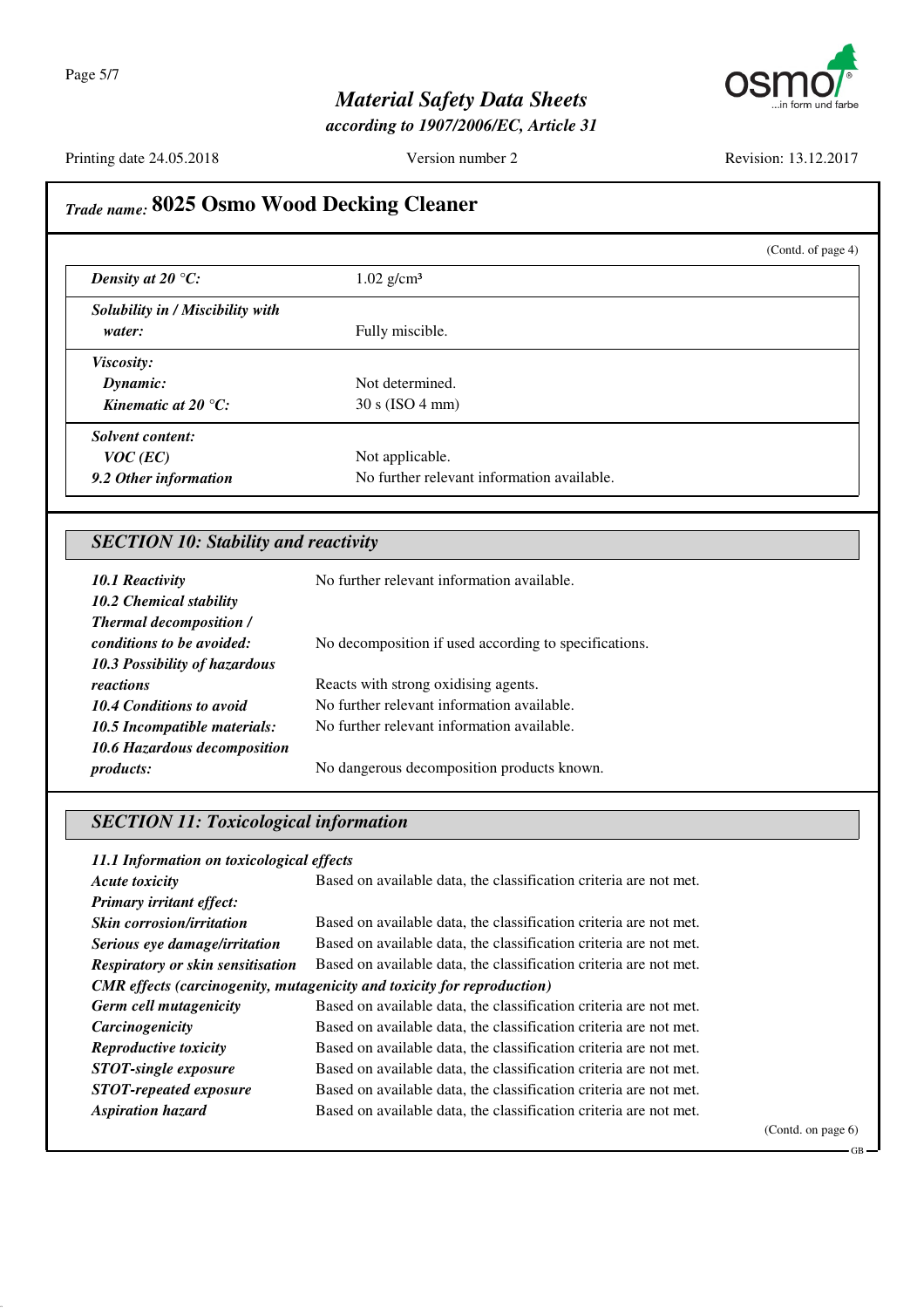

*according to 1907/2006/EC, Article 31*

Printing date 24.05.2018 Version number 2 Revision: 13.12.2017

# *Trade name:* **8025 Osmo Wood Decking Cleaner**

(Contd. of page 5)

GB

### *SECTION 12: Ecological information*

| 12.1 Toxicity                                    |                                                                                             |
|--------------------------------------------------|---------------------------------------------------------------------------------------------|
| <b>Aquatic toxicity:</b>                         | No further relevant information available.                                                  |
| 12.2 Persistence and degradability biodegradable |                                                                                             |
| 12.3 Bioaccumulative potential                   | No further relevant information available.                                                  |
| 12.4 Mobility in soil                            | No further relevant information available.                                                  |
| Additional ecological information:               |                                                                                             |
| General notes:                                   | Water hazard class 1 (German Regulation) (Self-assessment): slightly hazardous for<br>water |
|                                                  | Do not allow undiluted product or large quantities of it to reach ground water, water       |
|                                                  | course or sewage system.                                                                    |
| 12.5 Results of PBT and vPvB assessment          |                                                                                             |
| <b>PBT:</b>                                      | Not applicable.                                                                             |
| $v P v B$ :                                      | Not applicable.                                                                             |
| 12.6 Other adverse effects                       | No further relevant information available.                                                  |

### *SECTION 13: Disposal considerations*

### *13.1 Waste treatment methods*

| <b>Recommendation</b> | Must not be disposed together with household garbage. Do not allow product to reach |
|-----------------------|-------------------------------------------------------------------------------------|
|                       | sewage system.                                                                      |

| European waste catalogue                                                                                 |                                                                                   |  |
|----------------------------------------------------------------------------------------------------------|-----------------------------------------------------------------------------------|--|
|                                                                                                          | $070601$ aqueous washing liquids and mother liquors                               |  |
|                                                                                                          | 15 01 10 packaging containing residues of or contaminated by dangerous substances |  |
| <b>Uncleaned packaging:</b><br>Disposal must be made according to official regulations<br>Rogommondation |                                                                                   |  |

| Recommendation: | Disposal must be made according to official regulations.                                 |
|-----------------|------------------------------------------------------------------------------------------|
|                 | <b>Recommended cleansing agents:</b> Water, if necessary together with cleansing agents. |

## *SECTION 14: Transport information*

| 14.1 UN-Number                  |      |                    |
|---------------------------------|------|--------------------|
| ADR, ADN, IMDG, IATA            | Void |                    |
| 14.2 UN proper shipping name    |      |                    |
| ADR, ADN, IMDG, IATA            | Void |                    |
| 14.3 Transport hazard class(es) |      |                    |
| ADR, ADN, IMDG, IATA            |      |                    |
| <b>Class</b>                    | Void |                    |
|                                 |      | (Contd. on page 7) |